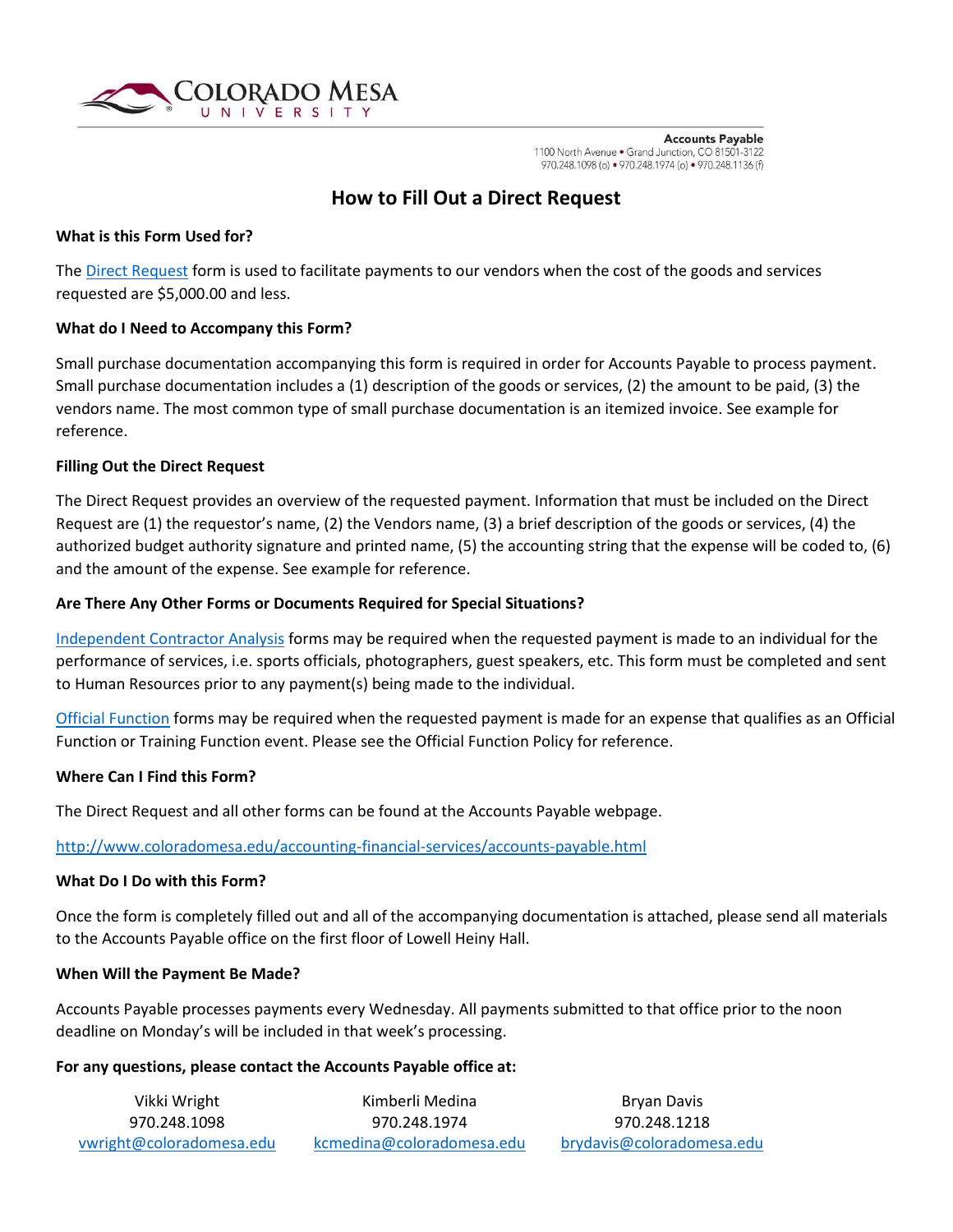|                      |                                       |                                                                                                                                                                                                                                                                                                                                                                                                                                                                                                                                                                                                                                                                                                               | <b>COLORADO MESA UNIVERSITY</b> | <b>DIRECT REQUEST</b> |                         |                                      |                 |           |                     |
|----------------------|---------------------------------------|---------------------------------------------------------------------------------------------------------------------------------------------------------------------------------------------------------------------------------------------------------------------------------------------------------------------------------------------------------------------------------------------------------------------------------------------------------------------------------------------------------------------------------------------------------------------------------------------------------------------------------------------------------------------------------------------------------------|---------------------------------|-----------------------|-------------------------|--------------------------------------|-----------------|-----------|---------------------|
|                      |                                       |                                                                                                                                                                                                                                                                                                                                                                                                                                                                                                                                                                                                                                                                                                               |                                 |                       |                         |                                      |                 |           |                     |
|                      |                                       | E-Document #:                                                                                                                                                                                                                                                                                                                                                                                                                                                                                                                                                                                                                                                                                                 |                                 |                       |                         | <b>Check/Direct Deposit</b>          |                 |           | (Please select one) |
| or                   |                                       |                                                                                                                                                                                                                                                                                                                                                                                                                                                                                                                                                                                                                                                                                                               |                                 |                       |                         |                                      | Petty Cash      |           |                     |
| PO#:                 |                                       |                                                                                                                                                                                                                                                                                                                                                                                                                                                                                                                                                                                                                                                                                                               |                                 |                       |                         |                                      | <b>Transfer</b> |           |                     |
| Requestor            | (Provide # if applicable)<br>Rick Fox | eived                                                                                                                                                                                                                                                                                                                                                                                                                                                                                                                                                                                                                                                                                                         |                                 |                       |                         |                                      | Date            | 27-Oct-16 |                     |
| Organization         |                                       |                                                                                                                                                                                                                                                                                                                                                                                                                                                                                                                                                                                                                                                                                                               |                                 |                       |                         |                                      |                 |           |                     |
|                      |                                       | Accounts-Payable<br>Instructions Form use is restricted to the Office of the Controller for Reimbursement of Petty Cash (\$100 limit), Dues and<br>Memberships, Subscriptions, Utilities charged to the University (ie. electricity, gas, telephone, cable, trash pickup),<br>and emergency expenditures under \$5000.<br>Organization Code, Account Code, Description and Amount are always required.<br>Forward this form plus original invoice or other applicable backup to the Accounts Payable Office.                                                                                                                                                                                                  |                                 |                       |                         |                                      |                 |           |                     |
|                      | Issue check payable to:               |                                                                                                                                                                                                                                                                                                                                                                                                                                                                                                                                                                                                                                                                                                               |                                 |                       |                         |                                      | Description     |           |                     |
| Name                 | Commercial Specialists, Inc.          |                                                                                                                                                                                                                                                                                                                                                                                                                                                                                                                                                                                                                                                                                                               |                                 |                       | <b>Invoice #: 24226</b> |                                      |                 |           |                     |
| <b>Address</b>       |                                       |                                                                                                                                                                                                                                                                                                                                                                                                                                                                                                                                                                                                                                                                                                               |                                 |                       |                         | <b>LHH Bosch Duress/Panic System</b> |                 |           |                     |
|                      |                                       |                                                                                                                                                                                                                                                                                                                                                                                                                                                                                                                                                                                                                                                                                                               |                                 |                       |                         |                                      |                 |           |                     |
| City                 |                                       |                                                                                                                                                                                                                                                                                                                                                                                                                                                                                                                                                                                                                                                                                                               |                                 |                       |                         |                                      |                 |           |                     |
| State and Zip        |                                       |                                                                                                                                                                                                                                                                                                                                                                                                                                                                                                                                                                                                                                                                                                               |                                 |                       |                         |                                      |                 |           |                     |
|                      |                                       |                                                                                                                                                                                                                                                                                                                                                                                                                                                                                                                                                                                                                                                                                                               |                                 |                       |                         |                                      |                 |           |                     |
| CMU ID#              |                                       |                                                                                                                                                                                                                                                                                                                                                                                                                                                                                                                                                                                                                                                                                                               |                                 |                       |                         |                                      |                 |           |                     |
|                      |                                       |                                                                                                                                                                                                                                                                                                                                                                                                                                                                                                                                                                                                                                                                                                               |                                 |                       |                         |                                      |                 |           |                     |
|                      | Mail check to payee                   |                                                                                                                                                                                                                                                                                                                                                                                                                                                                                                                                                                                                                                                                                                               |                                 |                       |                         |                                      |                 |           |                     |
| $\star$              | Have cashier hold check               |                                                                                                                                                                                                                                                                                                                                                                                                                                                                                                                                                                                                                                                                                                               |                                 |                       |                         |                                      |                 |           |                     |
|                      |                                       |                                                                                                                                                                                                                                                                                                                                                                                                                                                                                                                                                                                                                                                                                                               |                                 |                       |                         |                                      |                 |           |                     |
|                      |                                       | * Provide name and number of person to take delivery of check:                                                                                                                                                                                                                                                                                                                                                                                                                                                                                                                                                                                                                                                |                                 |                       |                         |                                      | 3               |           |                     |
|                      |                                       |                                                                                                                                                                                                                                                                                                                                                                                                                                                                                                                                                                                                                                                                                                               |                                 |                       |                         |                                      |                 |           |                     |
|                      |                                       | Pursuant to CRS 24-30-202.4 (as amended), the state controller may withhold debts owed to state agencies under the vendor offset<br>intercept system for: (a) unpaid child support debt or child support arrearages; (b) balance of tax, accrued interest, or other charges<br>specified in Article 22, Title 39, CRS; (c) unpaid loans due to the student loan division of the department of higher education; (d) owed<br>amounts required to be paid to the unemployment compensation fund; and (e) other unpaid debts owing to the state or any agency<br>thereof, the amount of which is found to be owing as a result of final agency determination or reduced to judgement as certified by controller. | <b>FUND</b>                     |                       |                         |                                      |                 |           |                     |
| Authorized Signature |                                       | <b>Printed Name</b>                                                                                                                                                                                                                                                                                                                                                                                                                                                                                                                                                                                                                                                                                           |                                 | <b>ORGN</b>           | <b>ACCT</b>             | <b>PROG</b>                          | <b>ACTV</b>     |           | <b>AMOUNT</b>       |
|                      |                                       | <b>Rick Fox</b>                                                                                                                                                                                                                                                                                                                                                                                                                                                                                                                                                                                                                                                                                               |                                 | 7120                  | 6100                    |                                      |                 | \$        | 4,981.00            |
|                      |                                       |                                                                                                                                                                                                                                                                                                                                                                                                                                                                                                                                                                                                                                                                                                               |                                 |                       |                         |                                      |                 |           |                     |
|                      |                                       |                                                                                                                                                                                                                                                                                                                                                                                                                                                                                                                                                                                                                                                                                                               |                                 |                       |                         |                                      |                 |           |                     |
|                      |                                       |                                                                                                                                                                                                                                                                                                                                                                                                                                                                                                                                                                                                                                                                                                               |                                 |                       |                         |                                      |                 |           |                     |
|                      |                                       |                                                                                                                                                                                                                                                                                                                                                                                                                                                                                                                                                                                                                                                                                                               |                                 |                       |                         |                                      |                 |           |                     |
|                      |                                       |                                                                                                                                                                                                                                                                                                                                                                                                                                                                                                                                                                                                                                                                                                               |                                 |                       |                         |                                      |                 |           |                     |
|                      |                                       |                                                                                                                                                                                                                                                                                                                                                                                                                                                                                                                                                                                                                                                                                                               |                                 |                       |                         |                                      |                 |           |                     |
| 4                    |                                       |                                                                                                                                                                                                                                                                                                                                                                                                                                                                                                                                                                                                                                                                                                               |                                 | 5                     | <b>Total Amount</b>     |                                      |                 | \$        | 4,981.00            |
|                      |                                       |                                                                                                                                                                                                                                                                                                                                                                                                                                                                                                                                                                                                                                                                                                               |                                 |                       |                         |                                      |                 |           |                     |

 $6<sup>7</sup>$